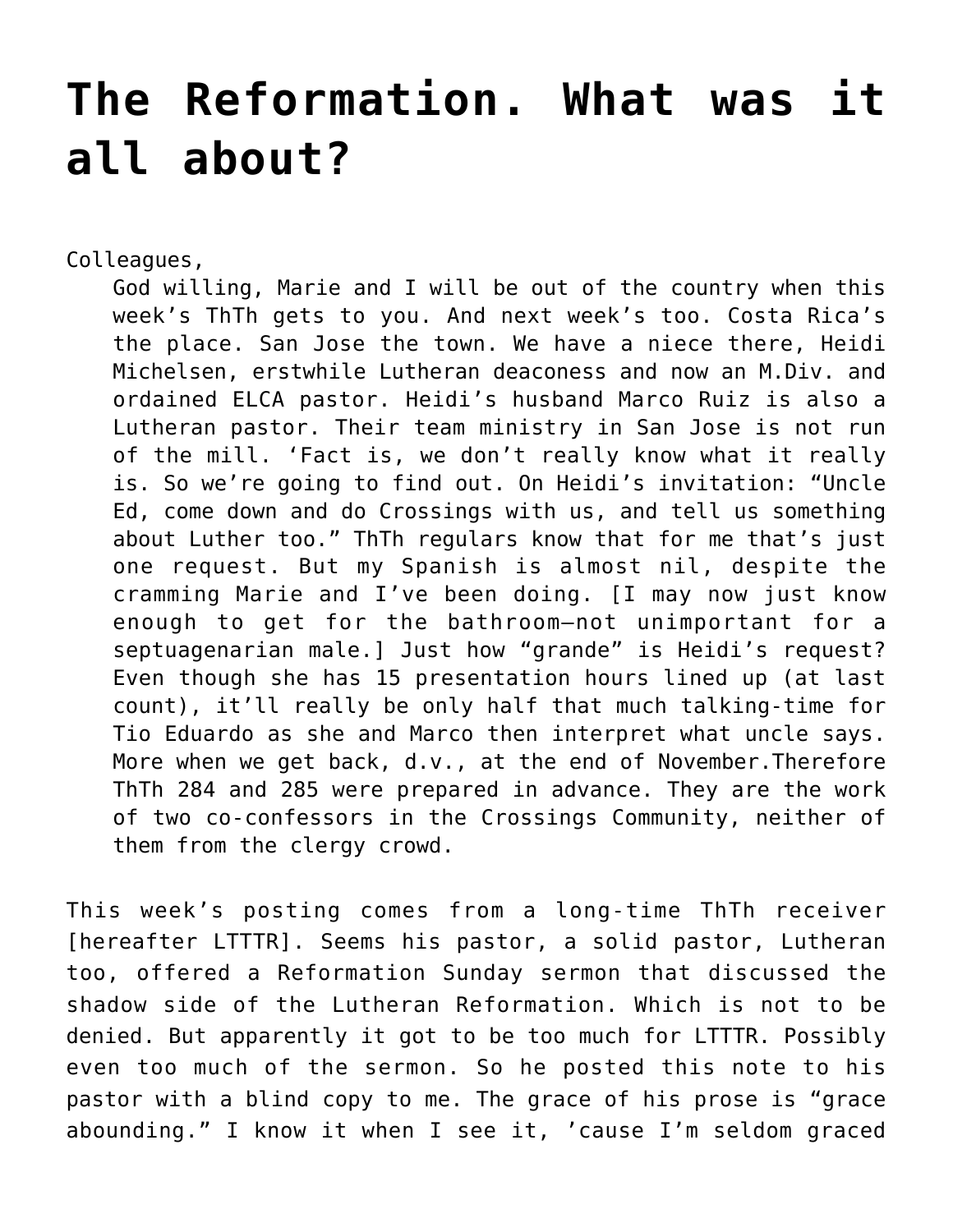that way myself. As you regular readers know only too well.

In real life LTTTR is a corporation president. He's 54 years old, a Crossings aficionado from way back. I have his permission to pass his posting on to you. If I didn't think it was great, I wouldn't do that.

Peace & Joy! Ed Schroeder

> *Dear J.Thank you for having the courage and creativity to try to communicate the significance of Luther's theological revolution.*

> *I continue to be animated by how we as a community of faith experience God's grace as tangible refreshment and nourishment in our lives today. I'm grateful that your sermons keep stirring the soup.*

> *Here are my three thoughts about your comments on Sunday [ = October 26, 2003, "Reformation Sunday" for Lutherans this year]:*

- *1. The malady that kept Luther's contemporaries from experiencing God's grace — the whole merit system — is the operating principle for our world today. And we liberal, educated members of "X" Lutheran Church are part of that world. It's why we confess that "we are in bondage to sin and cannot free ourselves."*
- *2. The insight of Luther and the Reformers was that there was only ONE doctrine or dogma: justification by faith alone. So we really don't have lots of creeds, and the Augsburg Confession is a practical explication of that*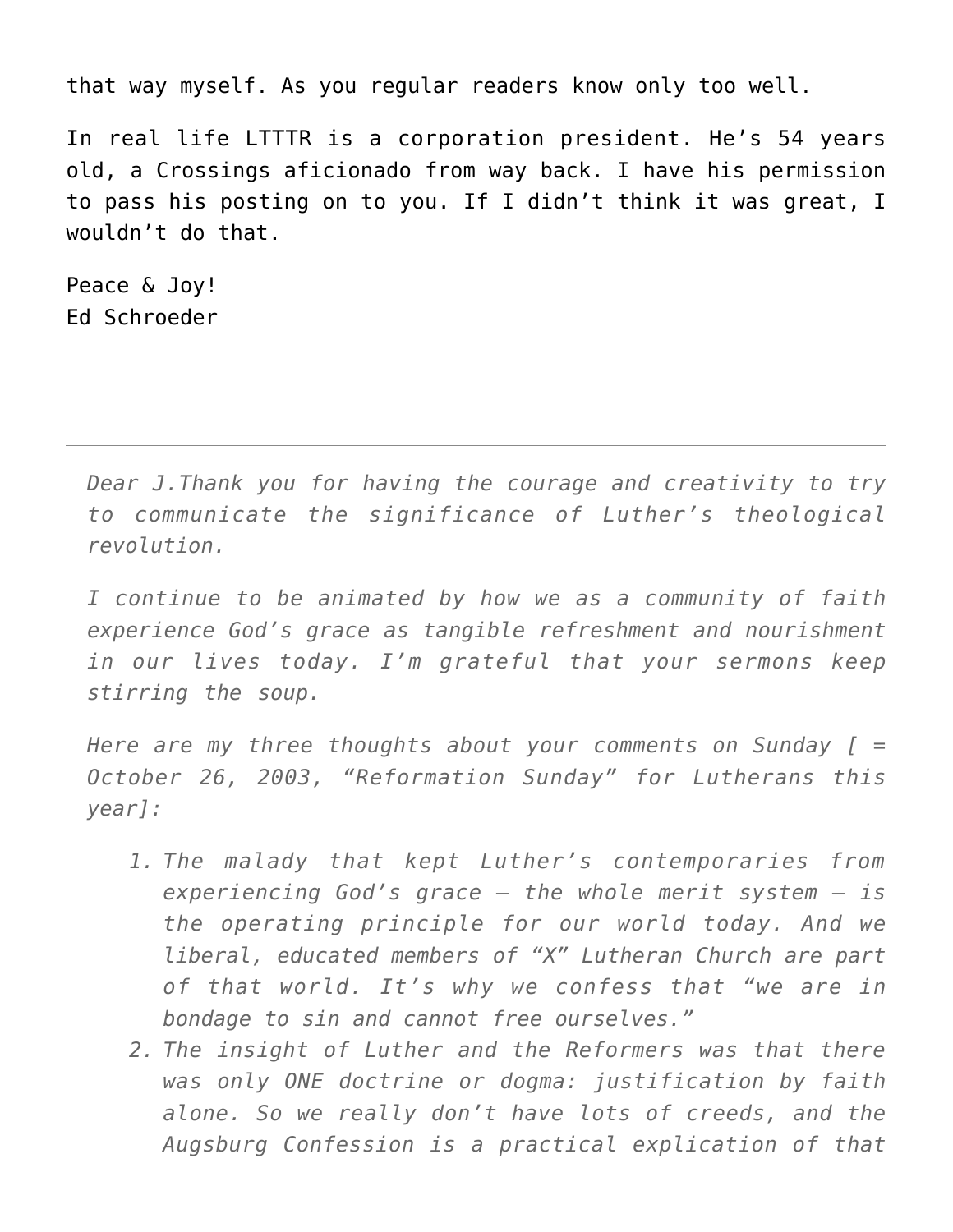*single focus. As are the ecumenical creeds. Everything else is relative — and related to justification by faith. And for Lutherans, faith always has an object: Christ.And that faith is contrary to lots of really good evidence including our own mortality and the creation-destroying effect of the "merit system." One operation of God's righteousness–his left-handed righteousness, as Luther would label it– was that sinners die and that creation gets its cumeuppance, even gets handed over to chaos. [Ed: for example, that Los Angeles gets a foot of hail (sic!) in a "freak" storm a few days ago.] There is another kind of righteousness, of course, faith's kind. About which more below.*

*For Luther, faith wasn't intellectual assent or emotional will power, but rather a "having" or "hanging onto" Christ. By being literally connected — through baptism and eucharist — to Christ, we have confidence that the "alternative righteousness" is true for us. That, contrary to the evidence, God loves us, that death is trumped by resurrection. There is the "truth" about us that sets us free.*

*3. It's probably another legend, but Luther supposedly said, "God rides the broken horse and carves the rotten wood." It's less apocryphal that Luther's dying words were, "We are all beggars." So it shouldn't surprise us that Luther — simultaneously sinner and saint — was captivated by medieval concepts about Jews, witches, and peasants. Someday, historians will condemn us for driving cars or sending children to high schools. It's not an excuse, but it is an explanation. And a reason to focus on the central, abiding contribution of the Reformation: justification by faith alone.*

*Well, this sounds way more preachy — and sketchy — than it felt*